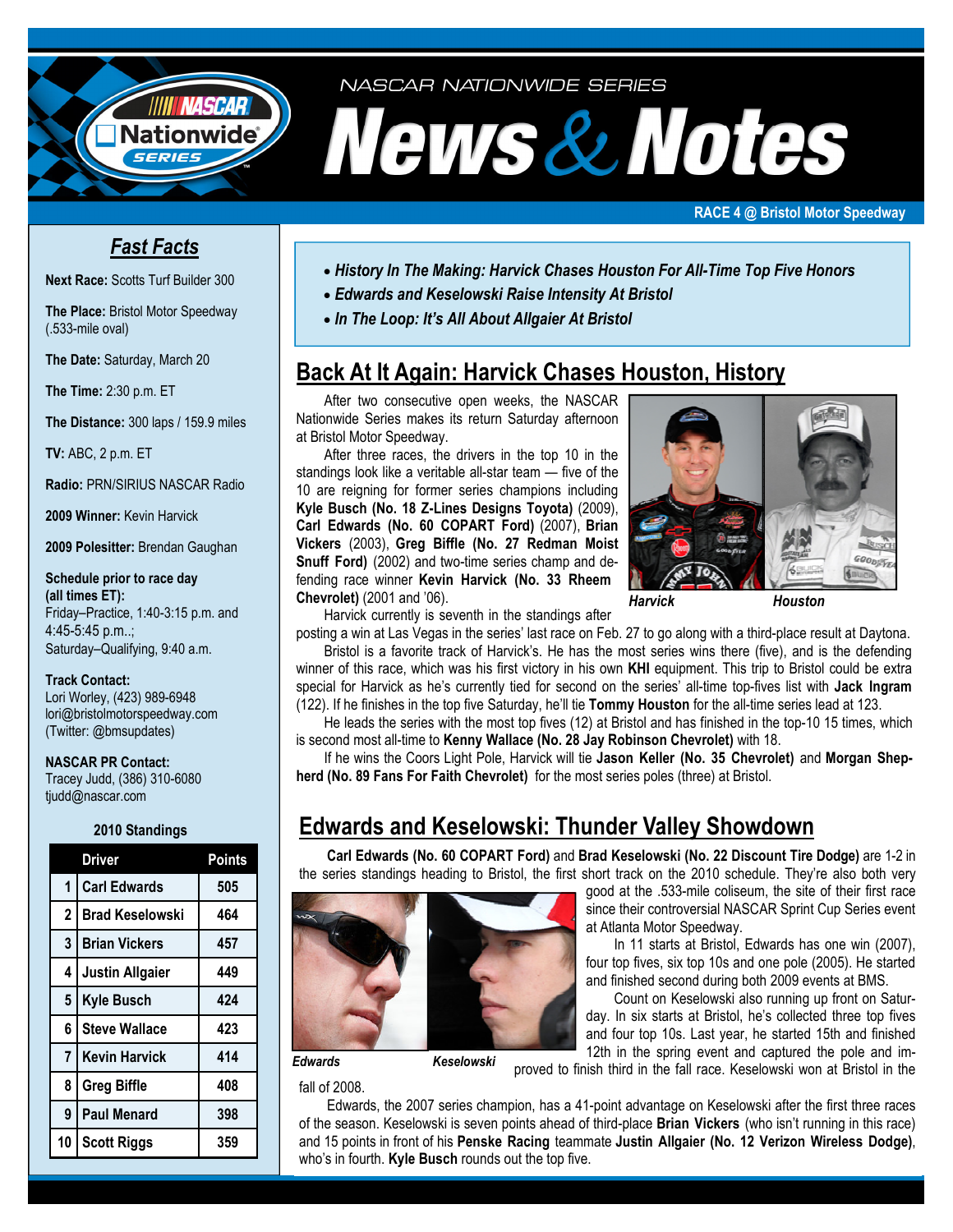NASCAR NATIONWIDE SERIES News & Notes





**Nationwide** 

 It didn't take long for **Justin Allgaier** to take to the high speeds of the Bristol Motor Speedway "cereal

bowl."

 Most everything was new last season, his rookie campaign. Just walking into the unique stadium-style track must have been daunting enough. Never mind the close confines and constant two-wide racing.

 Still, Allgaier adapted quickly. He finished fifth in his first Bristol event last March. In that race, he posted a **Driver Rating** of 102.8, an **Average Running Position** of 8.9 and 11 **Fastest Laps Run**, all while running each of the 300

laps among the top 15.

 Allgaier wasn't so lucky during the summer night race. He was strong early on, leading two laps. But sooner rather than later, Bristol bit the rookie. He was involved in two accidents. One was in Turn 3, on Lap 38. The second was on the very last lap of the race – Lap 254. The long day ended with a 27th-place finish. Still, when he was in contention, he ran well, as his 96.3 Driver Rating can attest.

 Overall, in 2009, Allgaier had a Bristol Driver Rating of 99.6, an Average Running Position of 17.7, 19 Fastest Laps Run and a **Laps in the Top 15** percentage of 60.8%.

 Though **Brendan Gaughan (No. 62 South Point Casinos Toyota)** had a five-race Bristol sampling from his years in the NASCAR Camping World Truck Series, 2009 was his first in the NASCAR Nationwide Series.

 His Bristol finishes in his debut season weren't indicative of his actual performances.

 In his first Bristol race in March, Gaughan finished 21st. But he had the 14th-best Driver Rating of 85.4. In that race, he turned the fastest lap six times.

 In the August race, Gaughan finished 19th, but had a Driver Rating (89.3) that ranked 10th. His Average Running Position that event was 10.0, and he had two Fastest Laps Run and a Laps in the Top 15 percentage of 78.7%.

 Overall at BMS, Gaughan has a Driver Rating of 87.4, an Average Running Position of 17.3 and a Laps in the Top 15 percentage of 45.1%.

## **Menard Off To Strong Start In NASCAR Nationwide Return**

 **Paul Menard (No. 98 Tide/Menards Ford)** has lifted off like a rocket with a career-best start this season driving for **Jack Roush** and **Roush Fenway Racing** in the NASCAR Nationwide Series.

 "To be associated with Jack Roush is an honor," said Menard. "The man has over 400 motorsports wins and is a legend in the sport. He has great cars at every level and is as competitive as anybody in the sport of NASCAR and racing. The cars are fast and I believe we are close to sealing the deal in one of these NAS-CAR Nationwide races very soon."

 Menard currently is ninth in the standings after posting two top-10 finishes at Daytona



*Paul Menard (L) and Jack Roush talk during the prerace festivities at Las Vegas Motor Speedway. This is the first season Menard has driven for Roush.* 

(sixth) and Las Vegas (eighth), and a 19th at Auto Club Speedway.

 Menard competed in 16 events last season in the NASCAR Nationwide Series driving for **Yates Racing** with his best finish being fifth at Texas Motor Speedway. His best points finish (sixth) in the series was in 2005 and '06, the last time he ran full schedules.

Menard has eight series starts at Bristol posting two top 10s, including last year's fall event where he finished ninth

 His success hasn't been limited to the NAS-CAR Nationwide Series this season. He also is in the top 10 in the standings in the NASCAR Sprint Cup Series as well.

## **Bayne Heads Home To Rocky Top; Made First NNS Start At BMS**

*Bayne*

 Some of the most loyal fans in all of sports reside in the state of Tennessee. So it should be no surprise that **Michael Waltrip Racing's**  youngest addition, **Trevor Bayne (No. 99 Aaron's Dream Machine)**, who hails from Knoxville, would be excited to go race in front of his home crowd.

"The track itself is unbelievable," said Bayne, 19. "You walk in and it's like a bullfighting arena and that's what it turns out to be.

 "It's an awesome place and I love going back home to Knoxville. It's pretty cool to see those fans. They come up and they've got pictures of me from when I was six or seven years old racing and it's just cool to see that. I love going home."

 While this season started off slow for Bayne, finishing 41st at Daytona International Speedway after being caught in an accident on Lap 6, he's rallied back, posting an 11th-place finish at Auto

Club Speedway and his first top 10 of the season (sixth) at Las Vegas.

 Bayne made 15 starts last season for owners **Michael Waltrip** (12 starts), **Jimmy Means** (first career series start last season at Bristol) and **Bryan Mullet**  (two starts), registering one pole (O'Reilly Raceway Park

at Indianapolis) and parlaying that into one of his

two top-10 finishes. The other was at Richmond International Raceway.

 Bayne started twice at BMS last season finishing 23rd in the spring event and 24th in the fall, and qualified fifth for that race. He's becoming known as a great starter — in his 18 career starts, he has a 10.9 average starting position.

Bayne heads a list of area natives that will be in the garage this weekend including **Eric McClure (No. 24 Hefty Ford)** from Abington, Va.; **Willie Allen (No. 05 31W Insulation Chevrolet)** from Bon Aqua, Tenn., **Danny O'Quinn Jr. (No. 90 Eddie D'Hondt Chevrolet)** from Coeburn, Va., and veteran **Brad Teague (No. 04 Gene Vess Chevrolet)**, the hometown favorite from Johnson City.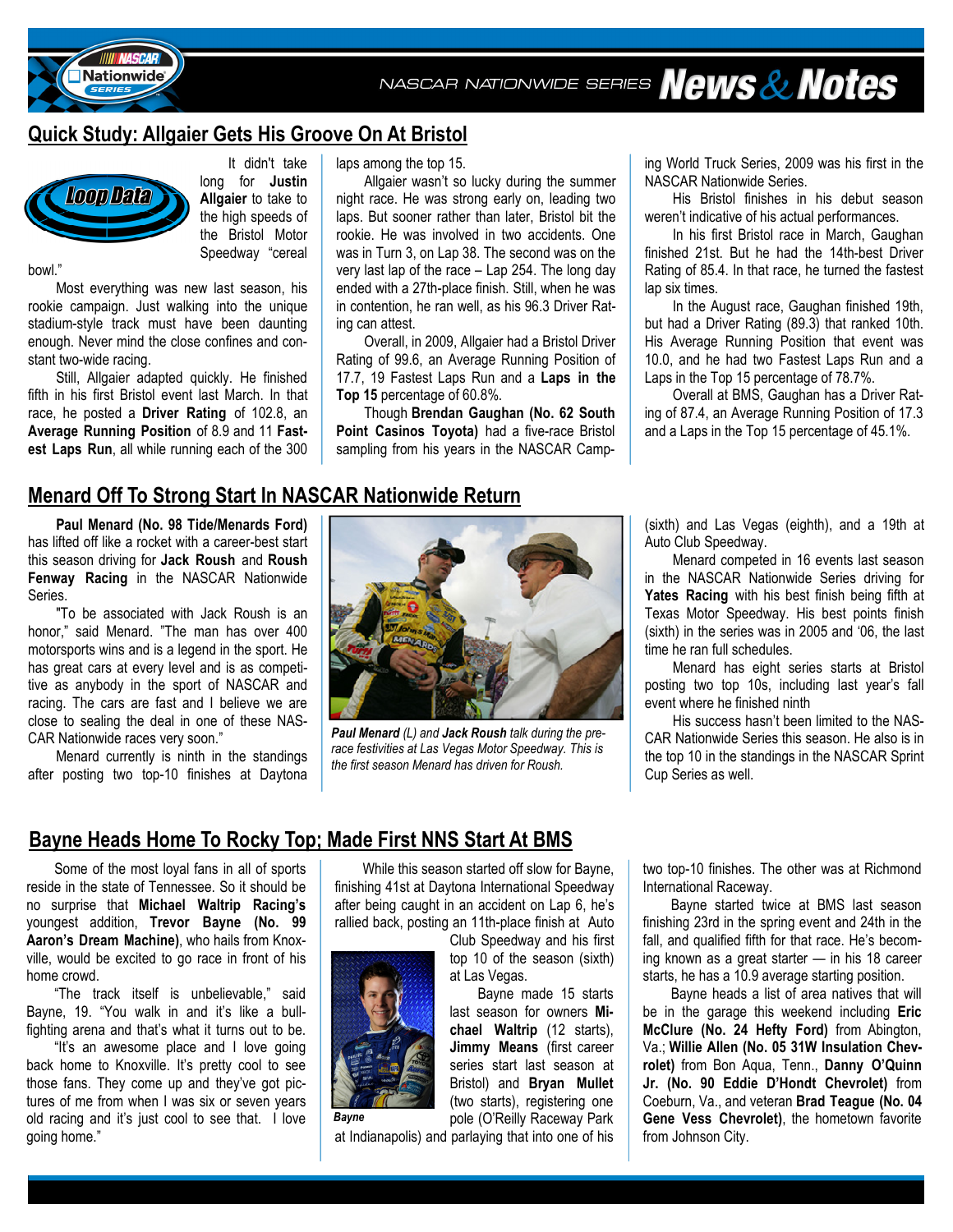

NASCAR NATIONWIDE SERIES News & Notes

## **NNS Etc.: Bristol Edition**

## **► NNS Regulars Shine On Bristol Pole**

Defending **Coors Light Pole** winner Brendan Gaughan is the most recent of five consecutive series-only regulars to claim the pole at Bristol Motor Speedway. That's the longest current streak at any NASCAR Nationwide Series track.

 Other members of the "fantastic five" include Gaughan's **Rusty Wallace Racing** teammate **Steve Wallace (No. 66 5 Hour Energy Toyota)**  (spring 2007), **Jason Leffler (No. 10 ABF Toyota)** (fall '07) and **Cale Gale** (fall 2008) and **Brad Keselowski** (fall 2009).

 During the pole run of the "regular guys," an average of 13.4 double-duty drivers competed in those races.

 Gaughan is looking to rebound from last year's performance where he finished 21st.

## **► Nemechek Set To Hit 300 Starts**

**Joe Nemechek (No. 87 NEMCO Chevrolet)** is aiming for his 300th NASCAR Nationwide Series start this weekend at Bristol.

 "Front Row Joe," the 1992 series champion, made his first series start on Oct. 21, 1989 at North Carolina Speedway. Over a 20-year series career, he's accumulated 16 wins, 73 top fives, 121 top 10s and 18 Coors Light Poles. He's the 14th driver in series history to reach 300 career starts.

#### **►Wimmer Gets Lucky In No. 7 For JRM**

On the heels of **Danica Patrick** competing in her first three NASCAR races in the **No. 7 Chevrolet** for **JR Motorsports** comes veteran **Scott Wimmer** to jump in the vacant seat this weekend at Bristol.

 Wimmer has made 13 series starts at Bristol with three top fives, six top 10s and one pole.

 JR Motorsports is planning to run a full schedule for the No. 7 car this season with Wimmer scheduled also to be behind the wheel at Nashville Superspeedway. The driver of the No. 7 for the remaining races before Patrick's return at New Hampshire Motor Speedway at the end of June is still to be determined.

## **►Six Drivers Make Season Debuts**

 Six drivers will be making their 2010 debuts this weekend at Bristol. **Scott Wimmer's** first race of the year will be a memorable one — he'll make the 200th start of his NASCAR Nationwide Series career.

 Additionally, the 2009 NASCAR K&N Series West champion, **Jason Bowles (No. 39 Blow Bros. Ford)**, will be attempting to make his second career series start this weekend.

 Also count **Reed Sorenson (No. 32 Dollar General Toyota)**, **Coleman Pressley (No. R3 Motorsports Chevrolet)**, **Chris Lawson (No. 52 Jimmy Means Ford)** and **David Gilliland (No. 91 MSRP Chevrolet)** among those vying for their 2010 series debuts.



## **► Raybestos Rookie Standings**

| <b>Driver</b>          | Team         | <b>Points</b> |
|------------------------|--------------|---------------|
| 1. James Buescher      | Phoenix 34   |               |
| 2. Brian Scott         | <b>Braun</b> | 30            |
| 3. Colin Braun         | <b>RFR</b>   | 29            |
| 4. Ricky Stenhouse Jr. | <b>RFR</b>   | 24            |
| 5. Parker Kligerman    | SPR          | 15            |

#### **► Bristol Brings Memories For Baker**

**Baker Curb Racing** co-owner **Gary Baker**  owned Bristol Motor Speedway from 1978-83 and presented **Dale Earnhardt** the trophy for his first career NASCAR Sprint Cup win in 1979.

 This weekend at Bristol, it's Baker who hopes to be the one receiving a trophy.

> "It always brings back great memories going to Bristol and it would be extraspecial for Baker Curb Racing to get our first win as a team there," he



competitive teams with two great driv-*Dale Earnhardt (L) received the trophy for his first NASCAR Sprint Cup win from then-BMS owner Gary Baker in 1979.* 

ers that are capable of winning each week. We were so close to our first win in California and I think it's only a matter of time before you see us in Victory Lane."

said.

"We have two

#### **► Up Next: Nashville Superspeedway**

Following one more open week, the NAS-CAR Nationwide Series moves to Nashville Superspeedway for a first-time doubleheader weekend with the NASCAR Camping World Truck Series. The Nationwide Series races on Saturday, April 3.

**Joey Logano** is the defending race winner. **Carl Edwards** won the pole one year ago. He also won three consecutive races at the track from 2006-07.

## **IIIII NASCAR** MEDIA.COM

 NASCARMedia.com is a virtual newsroom for media and public relations professionals with daily content and story ideas to help media cover the sport at the track and in the office.

 As part of a recent redesign, new features have been added, including:

 **♦Photo Search:** Check out every image on the site by driver name, track or both. Example: Justin Allgaier, Daytona.

 **♦Video:** Downloadable news conference clips now available in Quick Time and Flash in addition to Windows Media files. Plus, get embed code of race highlights and other video from NASCAR.com.

 **♦Quick Links:** Get links to NASCAR's social media pages on Twitter (@NASCAR\_NNS) and Facebook plus Media Partners, NASCAR Citizen Journalists Media Corps (CJMC) and track Web sites.

 **♦First Day of Practice Schedule:** Find out when cars/trucks will be on the track for every national series race this season so you can plan your coverage.

 Media can also find these key resources on the Web site:

 **♦Statistical Services**: the most-viewed section on NASCARMedia.com can be found front and center for each weekend's races in the middle column of the main page. Statistical Services can also be accessed as the top option under the Stats & Schedules navigation at the top right of the site.

**♦Stats & Schedules:** This section in the NASCARMedia.com navigation is home to links for Season-to-Date Stats, the Historical Database, Race Reports, Special Awards, Year-End Update Books and Weekend/TV Schedules for the three national series, including First Day of Practice Schedules for every race weekend.

**♦Stat Packs:** After every NASCAR Sprint Cup Series, NASCAR Nationwide Series and NASCAR Camping World Truck Series race, download and view all in-race statistical services reports in one PDF file. Lap Summary, Post-Race Fast Facts, Penalty, Cumulative, Driver and Owner Points and Race Reports now can be found in one easy-to-print package.

 For information on the Web site, contact NASCAR Senior Manager of Public Relations Services Stu Hothem at **(386) 310-6040 or**  *shothem@nascar.com***.** 

**For more information, contact: Ray Smith, (386) 310-6058 or**  *raysmith@nascar.com*